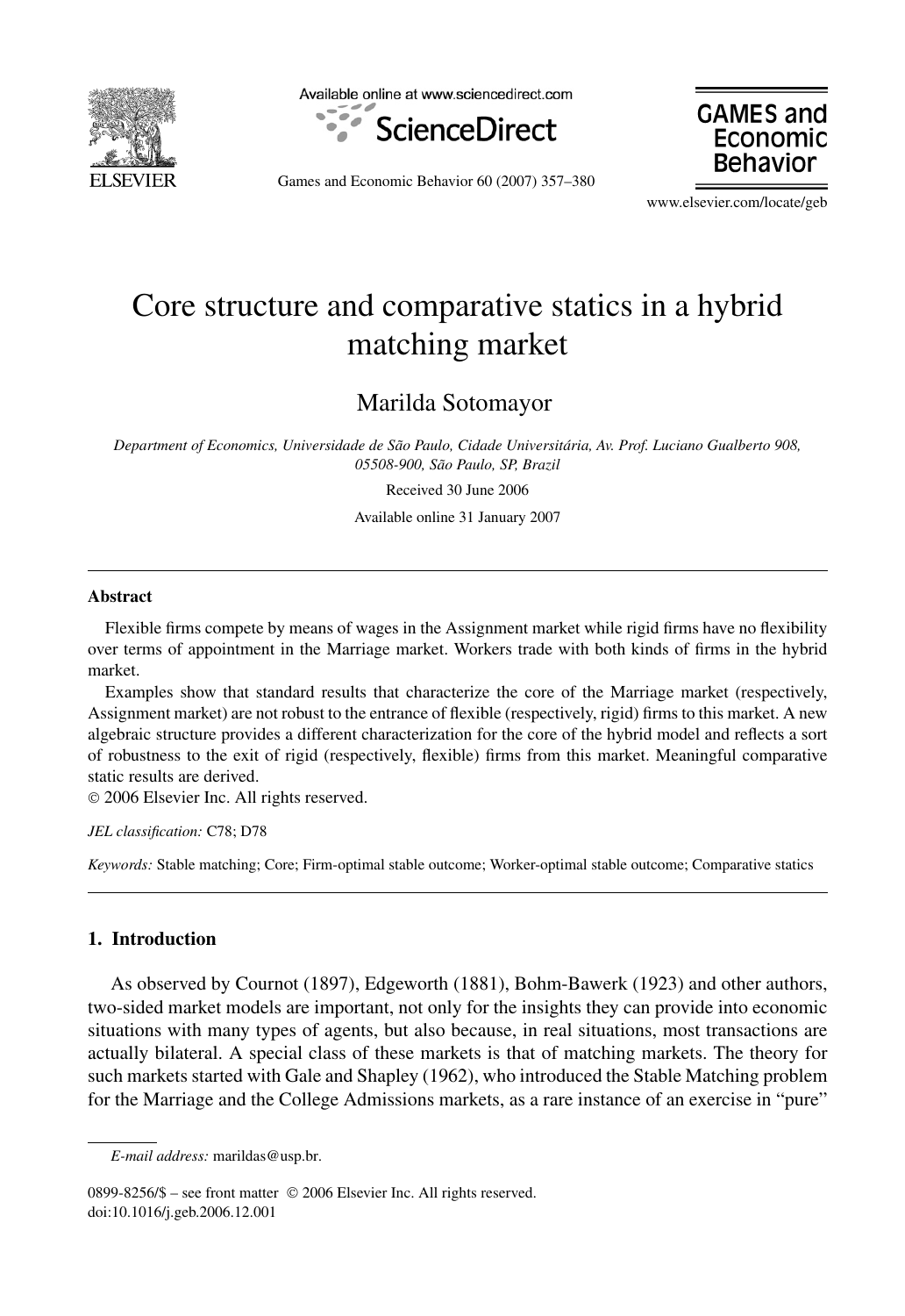mathematics (combinatorial theory of ordered sets). In 1972, Shapley and Shubik introduced money into the Marriage model, establishing the Assignment game. Over the years the stable matching problem has been generalized to several two-sided matching models, which have been widely modeled and analyzed under the cooperative and non-cooperative game theoretic approaches. Through these models a variety of markets has become better understood, which has considerably contributed to their organization.

The two-sided matching markets have as primary object the formation of partnerships between agents on one side with agents on the opposite side. For a wide class of such markets, if a partnership is formed, the partners undertake some joint activity, which produces a gain that is split between them. A special subclass is that of job markets with heterogeneous and wellinformed firms and workers: If a firm hires a worker, the productivity of the pair is allocated into salary for the worker and profit for the firm. In some markets the salary can be negotiated between the two agents; in some other markets the salaries are part of the job description, and are only one of the factors that determine the preferences that workers have over firms. Traditionally, the former kind of market has been modeled as a continuous matching market, whose simplest form is the Assignment Game. Salary may vary continuously on the set of real numbers. The latter has been modeled as a discrete matching market known as the Marriage Market. The key notion in both markets is that of stability. In the Marriage Market, a matching is stable if it is individually rational and if no firm and no worker prefer each other to their current partners. For the Assignment Game, an outcome is a matching plus a payoff vector, with one payoff for each agent. It is stable if it is individually rational and if no firm and worker can negotiate a payoff, which is higher than their current payoff. In both models the set of stable outcomes coincides with the core.

The core mathematical structure of these models is determined by the following properties, which are discussed in the text:

(A) The set of stable payoffs is a non-empty complete lattice<sup>1</sup> under the partial order induced by the preferences of the workers and under that induced by the preferences of the firms.<sup>2</sup>

(B) There is an opposition of interests between the two sides of the market along the whole set of stable outcomes: If *x* and *y* are two core outcomes and all workers prefer *x* to *y* then all firms prefer *y* to *x*.

(C) If some agent is unmatched under some stable outcome of the Marriage market, then this agent is also unmatched under any other stable outcome of this market (Gale and Sotomayor, 1985a). If some agent is unmatched under some stable outcome of the Assignment market, then this agent receives zero payoff under any other stable outcome of this market (Demange and Gale, 1985).

<sup>&</sup>lt;sup>1</sup> A lattice is a partially ordered set any two of whose elements have a supremum and an infimum. A lattice is complete when each of its subsets has a supremum and an infimum. (See Birkhoff, 1973.)

<sup>&</sup>lt;sup>2</sup> The lattice property of the core for the Assignment market was originally obtained by Shapley and Shubik (1972). They also showed that there is a polarization of interests between the two sides of the market along the whole core. With regard to the Marriage market with strict preferences, the original proof of that mathematical structure for the set of stable matchings is due to Conway and the existence of that polarization of interests to Knuth (1976). A different proof of both results was given by Gale and Sotomayor (1985a). This proof is also presented in Roth and Sotomayor (1990) where the reader can find an overview of these two models.